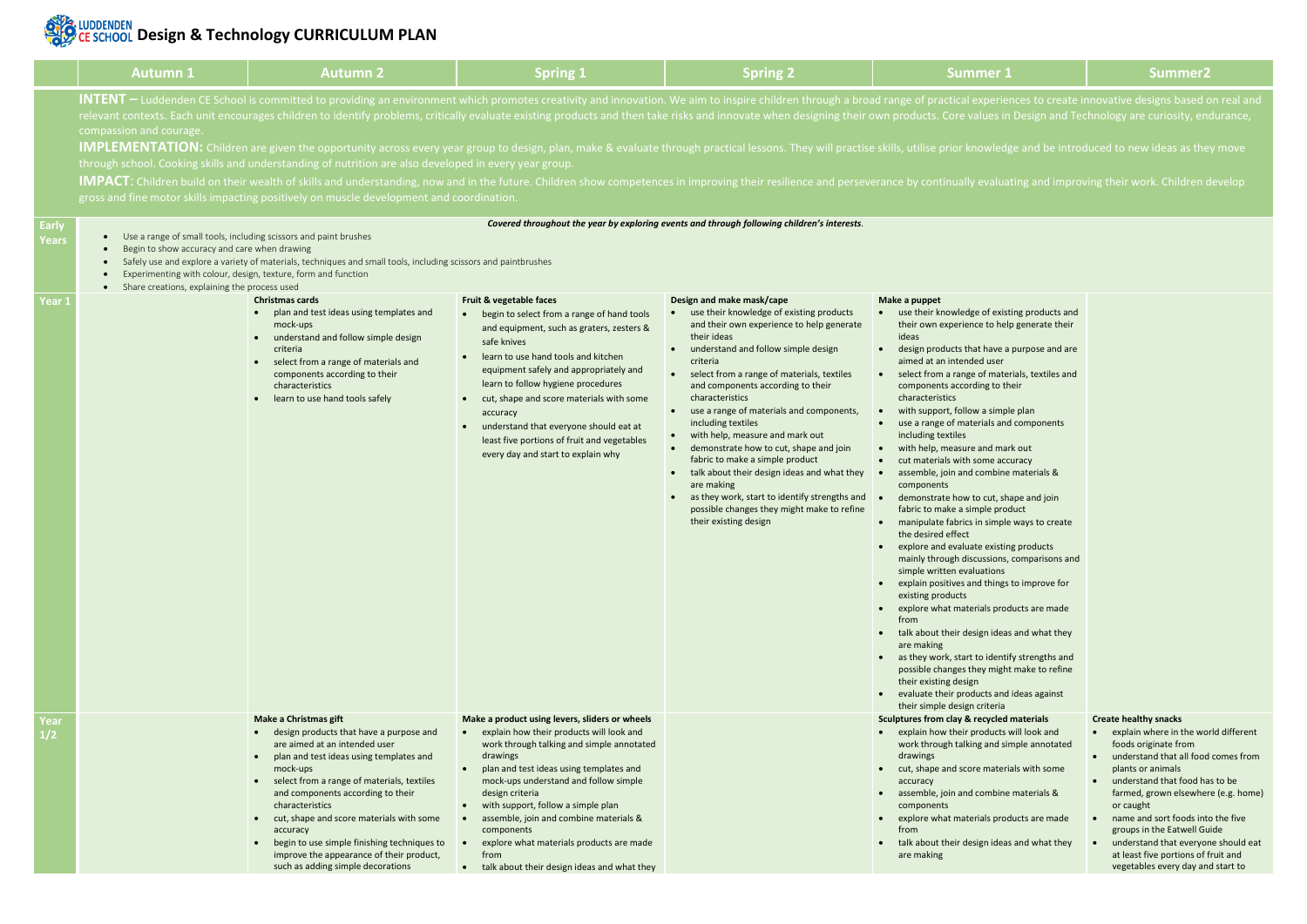## **DESIGNAL CONSTRUCTED BY CURRICULUM PLAN**

|                   |                                                                                                                                                                                                                                                                                                                                                                                                                                                                                                                                                                                                                                                                                                                                                                                               |                                                                                                                                                                                                                                                                                                                                                                                                                                                                                                                                                                                                                                                                                                                                                                                                                                                                                                                                                                                                                                                                                                                                                        | are making<br>as they work, start to identify strengths and<br>possible changes they might make to refine<br>their existing design<br>evaluate their products and ideas against<br>their simple design criteria                                                                                                                                                                                                                                                                                                                                                                                                                                                                                                                                                                                                                                                                                                                                                                                                             |                                                                                                                                                                                                                                                                                                                                                                                                                                                                                                                                                                                                                                                                                                                                                                                                                                                                                                                                                                                                     | explain why<br>• use what they know about the Eatwell<br>Guide to design and prepare dishes<br>• cut, peel and grate ingredients,<br>including measuring and weighing<br>ingredients using measuring cups<br>learn to use hand tools and kitchen<br>equipment safely and appropriately<br>and learn to follow hygiene<br>procedures<br>• combine ingredients                                                                                                                         |
|-------------------|-----------------------------------------------------------------------------------------------------------------------------------------------------------------------------------------------------------------------------------------------------------------------------------------------------------------------------------------------------------------------------------------------------------------------------------------------------------------------------------------------------------------------------------------------------------------------------------------------------------------------------------------------------------------------------------------------------------------------------------------------------------------------------------------------|--------------------------------------------------------------------------------------------------------------------------------------------------------------------------------------------------------------------------------------------------------------------------------------------------------------------------------------------------------------------------------------------------------------------------------------------------------------------------------------------------------------------------------------------------------------------------------------------------------------------------------------------------------------------------------------------------------------------------------------------------------------------------------------------------------------------------------------------------------------------------------------------------------------------------------------------------------------------------------------------------------------------------------------------------------------------------------------------------------------------------------------------------------|-----------------------------------------------------------------------------------------------------------------------------------------------------------------------------------------------------------------------------------------------------------------------------------------------------------------------------------------------------------------------------------------------------------------------------------------------------------------------------------------------------------------------------------------------------------------------------------------------------------------------------------------------------------------------------------------------------------------------------------------------------------------------------------------------------------------------------------------------------------------------------------------------------------------------------------------------------------------------------------------------------------------------------|-----------------------------------------------------------------------------------------------------------------------------------------------------------------------------------------------------------------------------------------------------------------------------------------------------------------------------------------------------------------------------------------------------------------------------------------------------------------------------------------------------------------------------------------------------------------------------------------------------------------------------------------------------------------------------------------------------------------------------------------------------------------------------------------------------------------------------------------------------------------------------------------------------------------------------------------------------------------------------------------------------|--------------------------------------------------------------------------------------------------------------------------------------------------------------------------------------------------------------------------------------------------------------------------------------------------------------------------------------------------------------------------------------------------------------------------------------------------------------------------------------|
| Year <sub>3</sub> | <b>Moving skeleton</b>                                                                                                                                                                                                                                                                                                                                                                                                                                                                                                                                                                                                                                                                                                                                                                        | Design & make a magnetic game                                                                                                                                                                                                                                                                                                                                                                                                                                                                                                                                                                                                                                                                                                                                                                                                                                                                                                                                                                                                                                                                                                                          | Make a kite                                                                                                                                                                                                                                                                                                                                                                                                                                                                                                                                                                                                                                                                                                                                                                                                                                                                                                                                                                                                                 | <b>Cooking food from Europe</b>                                                                                                                                                                                                                                                                                                                                                                                                                                                                                                                                                                                                                                                                                                                                                                                                                                                                                                                                                                     | <b>Make a Viking long ship</b>                                                                                                                                                                                                                                                                                                                                                                                                                                                       |
|                   | • place the main stages of making in<br>a systematic order<br>• learn to use a range of tools and<br>equipment safely, appropriately<br>and accurately<br>• cut, shape and score materials<br>with some degree of accuracy<br>assemble, join and combine<br>$\bullet$<br>material and components with<br>some degree of accuracy                                                                                                                                                                                                                                                                                                                                                                                                                                                              | identify the design features of their<br>products that will appeal to intended<br>customers<br>use their knowledge of a broad range of<br>existing products to help generate their<br>ideas<br>design innovative and appealing products<br>that have a clear purpose<br>explain how particular parts of their<br>products work<br>use annotated sketches and cross-sectional<br>drawings to develop and communicate<br>their ideas<br>when planning, start to explain their choice<br>$\bullet$<br>of materials and components including<br>function and aesthetics<br>test ideas out through using prototypes<br>with growing independence, measure and<br>$\bullet$<br>mark out to the nearest cm and millimetre<br>evaluate their product against their original<br>$\bullet$<br>design criteria                                                                                                                                                                                                                                                                                                                                                    | • use their knowledge of a broad range of<br>existing products to help generate their<br>ideas<br>explore and evaluate existing products,<br>explaining the purpose of the product and<br>whether it is designed well to meet the<br>intended purpose<br>explore what materials/ingredients<br>products are made from and suggest<br>reasons for this<br>consider their design criteria as they make<br>progress and are willing to alter their plans,<br>sometimes considering the views of others<br>if this helps them to improve their product<br>use a wider range of materials and<br>components, including construction<br>materials and textiles<br>when planning, start to explain their choice<br>of materials and components including<br>function and aesthetics<br>with growing independence, measure and<br>mark out to the nearest cm and millimetre<br>cut, shape and score materials with some<br>degree of accuracy<br>assemble, join and combine material and<br>components with some degree of accuracy | • learn to use a range of tools and equipment<br>safely, appropriately and accurately and<br>learn to follow hygiene procedures<br>• understand how to prepare and cook a<br>variety of predominantly savoury dishes<br>safely and hygienically<br>with support, use a heat source to cook<br>ingredients showing awareness of the need<br>to control the temperature of the hob<br>and/or oven<br>• use a range of techniques such as mashing,<br>whisking, crushing, grating, cutting, kneading<br>and baking<br>explain that a healthy diet is made up of a<br>variety and balance of different food and<br>drink, as represented in the Eatwell Guide<br>and be able to apply these principles when<br>planning and cooking dishes<br>understand that to be active and healthy,<br>nutritious food and drink are needed to<br>provide energy for the body<br>prepare ingredients using appropriate<br>cooking utensils<br>• measure and weigh ingredients to the<br>nearest gram and millilitre | when designing, explore different<br>initial ideas before coming up with a<br>final design<br>• select from a range of materials and<br>components according to their<br>functional properties and aesthetic<br>qualities<br>assemble, join and combine material<br>and components with some degree of<br>accuracy                                                                                                                                                                   |
| Year 4            | Make an instrument                                                                                                                                                                                                                                                                                                                                                                                                                                                                                                                                                                                                                                                                                                                                                                            | Make a cushion                                                                                                                                                                                                                                                                                                                                                                                                                                                                                                                                                                                                                                                                                                                                                                                                                                                                                                                                                                                                                                                                                                                                         | <b>Sculpture</b>                                                                                                                                                                                                                                                                                                                                                                                                                                                                                                                                                                                                                                                                                                                                                                                                                                                                                                                                                                                                            | <b>Electrical item</b>                                                                                                                                                                                                                                                                                                                                                                                                                                                                                                                                                                                                                                                                                                                                                                                                                                                                                                                                                                              | <b>Seasonal cooking/baking</b>                                                                                                                                                                                                                                                                                                                                                                                                                                                       |
|                   | and components according to<br>their functional properties and<br>aesthetic qualities<br>place the main stages of making in<br>$\bullet$<br>a systematic order<br>assemble, join and combine<br>$\bullet$<br>material and components with<br>some degree of accuracy<br>when designing, explore different<br>initial ideas before coming up with<br>a final design<br>when planning, start to explain<br>their choice of materials and<br>components including function<br>and aesthetics<br>use their knowledge of a broad<br>$\bullet$<br>range of existing products to help<br>generate their ideas<br>design innovative and appealing<br>$\bullet$<br>products that have a clear<br>purpose and are aimed at a<br>specific user<br>explain how particular parts of<br>their products work | select from a range of materials $\bullet$ identify the design features of their<br>products that will appeal to intended<br>customers<br>when planning, start to explain their choice<br>$\bullet$<br>of materials and components including<br>function and aesthetics<br>with growing confidence, carefully select<br>$\bullet$<br>from a range of tools and equipment,<br>explaining their choices<br>demonstrate how to measure, cut, shape<br>and join fabric with some accuracy to make<br>a simple product<br>join textiles with an appropriate sewing<br>$\bullet$<br>technique<br>begin to select and use different and<br>$\bullet$<br>appropriate finishing techniques to improve<br>the appearance of a product such as<br>hemming, tie-dye, fabric paints<br>• explore what materials/ingredients<br>products are made from and suggest<br>reasons for this<br>consider their design criteria as they make<br>progress and are willing to alter their plans,<br>sometimes considering the views of others<br>if this helps them to improve their product<br>evaluate their product against their original<br>$\bullet$<br>design criteria | learn to use a range of tools and equipment<br>safely, appropriately and accurately<br>use annotated sketches and cross-sectional<br>drawings to develop and communicate<br>their ideas<br>cut, shape and score materials with some<br>degree of accuracy                                                                                                                                                                                                                                                                                                                                                                                                                                                                                                                                                                                                                                                                                                                                                                   | • use their knowledge of a broad range of<br>existing products to help generate their ideas<br>• design innovative and appealing products<br>that have a clear purpose and are aimed at a<br>specific user<br>explain how particular parts of their products<br>work<br>test ideas out through using prototypes<br>$\bullet$<br>develop and follow simple design criteria<br>place the main stages of making in a<br>systematic order<br>• assemble, join and combine material and<br>components with some degree of accuracy<br>• explore and evaluate existing products,<br>explaining the purpose of the product and<br>whether it is designed well to meet the<br>intended purpose<br>• explore what materials products are made<br>from and suggest reasons for this<br>• evaluate their product against their original<br>design criteria                                                                                                                                                     | • start to know when, where and how<br>food is grown (such as herbs,<br>tomatoes and strawberries) in the UK,<br>Europe and the wider world<br>• use a range of techniques such as<br>mashing, whisking, crushing, grating,<br>cutting, kneading and baking<br>• prepare ingredients using appropriate<br>cooking utensils<br>• measure and weigh ingredients to the<br>nearest gram and millilitre<br>• start to independently follow a recipe<br>• start to understand seasonality |